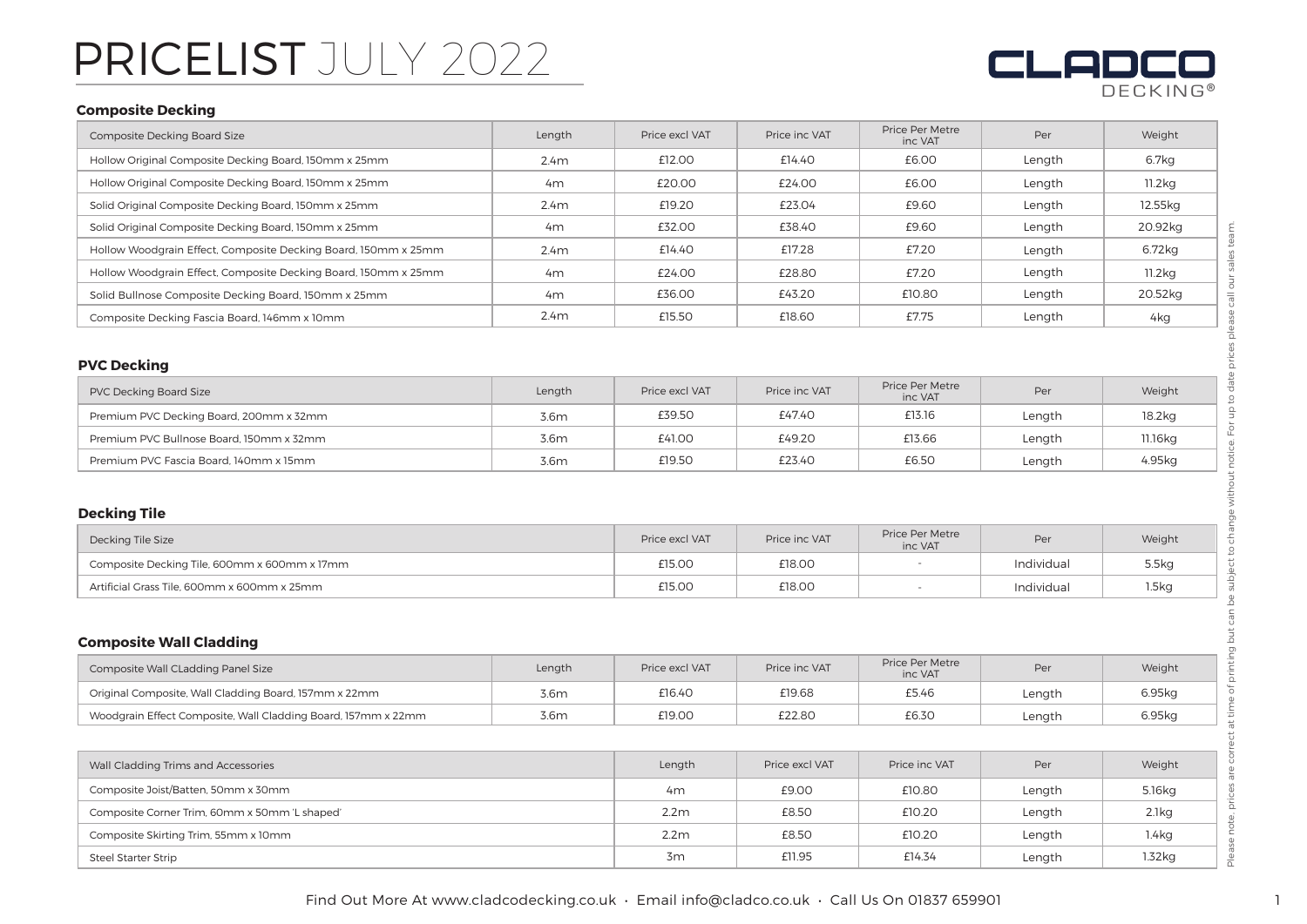## PRICELIST JULY 2022

## en DECKING **®**

## **Fibre Cement Wall Cladding**

| Fibre Cement Wall Cladding Size                          | Length | Price excl VAT | Price inc VAT  | Price Per Metre<br>inc VAT | Per    | Weight           |
|----------------------------------------------------------|--------|----------------|----------------|----------------------------|--------|------------------|
| Fibre Cement Wall Cladding Board, 210mm x 8mm, Unpainted | 3.66m  | £11.55         | £13.86         | £3.78                      | Length | 11 kg            |
| Fibre Cement Wall Cladding Board, 210mm x 8mm, Painted   | 3.66m  | £13.80         | £16.56         | £4.52                      | Length | 11 kg            |
|                                                          |        |                |                |                            |        |                  |
| Fibre Cement Trims and Fixings                           |        | Length         | Price excl VAT | Price inc VAT              | Per    | Weight           |
| Single Board Connection Profile                          |        | 3m             | £18.45         | £22.14                     | Length | $1.53$ kg        |
| Double Board Connection Profile                          |        | 3m             | £18.45         | £22.14                     | Length | 1.53 kg          |
| Wall End Profile Trim                                    |        | 3m             | £32.13         | £38.56                     | Length | $1.53$ kg        |
| Symmetric External Corner Profile                        |        | 3m             | £28.08         | £33.70                     | Length | $1.53$ kg        |
| Internal Corner Trim                                     |        | 3m             | £26.28         | £31.54                     | Length | 1.53 kg          |
| Start Trim                                               |        | 3m             | £19.35         | £23.22                     | Length | 1.53kg           |
| Asymmetric External Corner Trim                          |        | 3m             | £32.13         | £38.56                     | Length | 1.53kg           |
| Perforated Closure Aluminium, 40mm x 30mm                |        | 3m             | £15.00         | £18.00                     | Length | 0.5kg            |
| Aluminium Flat Sheet, 1250mm width                       |        | $Z_{\rm{m}}$   | ran nn         | F10800                     | Inath  | 11k <sub>0</sub> |

3m £90.00

38mm £27.45

### **Composite Fencing**

Stainless Steel Screws

| <b>Composite Fencing Size</b>                      | Length | Price excl VAT | Price inc VAT | Price Per Metre<br>inc VAT | Per        | Weight   |
|----------------------------------------------------|--------|----------------|---------------|----------------------------|------------|----------|
| Composite Fencing Panel, 210mm x 21m               | 3.6m   | £22.45         | £26.94        | £7.48                      | Length     | 11.52 kg |
| Composite Fencing Post, 100mm x 100mm              | 3m     | £31.95         | £38.34        |                            | Length     | 14.55kg  |
| Composite Fencing Post Cap, 22.5mm x 108mm x 108mm | . .    | £6.25          | £7.50         |                            | Individual | 0.35kg   |
| Concrete Post Spacer for Composite Fence Panels    | 3m     | £9.96          | £11.95        |                            | Length     | 1.12kg   |

### **Balustrade Range**

| Balustrade Gate | Price excl VAT | Price inc VAT | Balustrade Handrail Size |
|-----------------|----------------|---------------|--------------------------|
| 800 x 950mm     | £70.00         | £84.00        | 800 x 1050mm             |

| Balustrade Post                        | Price excl VAT | Price inc VAT |  |
|----------------------------------------|----------------|---------------|--|
| 1100mm (with Cap) 1082mm (without Cap) | £40.00         | £48.00        |  |

| Balustrade Handrail Size | Price excl VAT | Price inc VAT |
|--------------------------|----------------|---------------|
| 800 x 1050mm             | £72.00         | £86.40        |
| 1000 x 1050mm            | £80.00         | £96.00        |
| 1200 x 1050mm            | £96.00         | £115.20       |
| 2000 x 1050mm            | £144.00        | £172.80       |
| 2200 x 1050mm            | £160.00        | £192.00       |
| 2400 x 1050mm            | £168.00        | £201.60       |

£108.00

Length

Length

£32.94

11kg

1kg